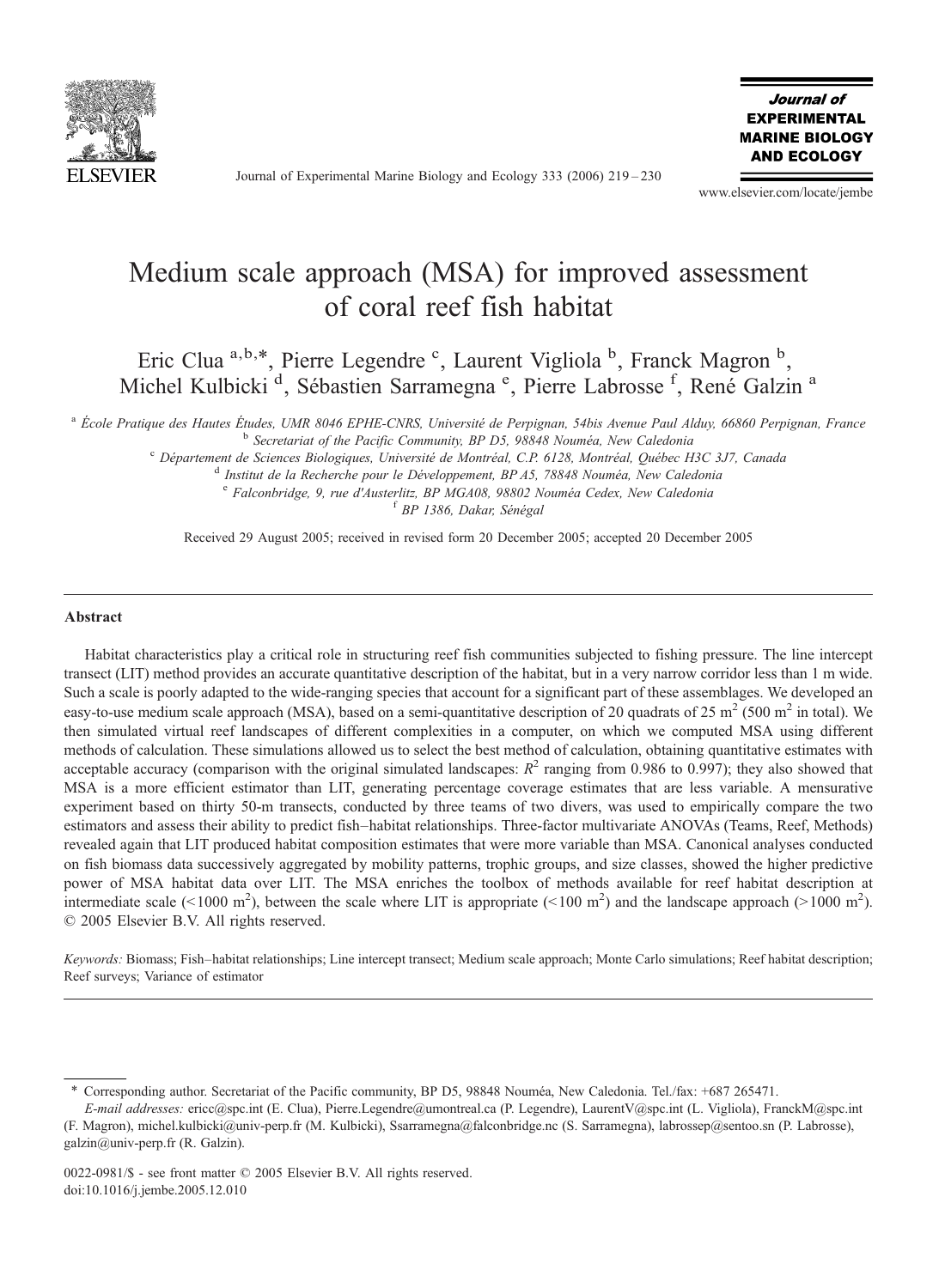# 1. Introduction

Many studies have been conducted to identify the relationships between reef fishes and their habitat. Most of them consider the whole set of species forming reef fish assemblages, including the small and gregarious species, and rely on a fine-scale approach such as the widely used line intercept transect method (LIT; [English et al., 1997\)](#page-10-0), to estimate habitat characteristics. This technique provides an accurate quantitative description of the habitat, but in a very narrow corridor (less than 1 m wide) and is time-consuming. [Long et al.](#page-11-0) [\(2004\)](#page-11-0) have shown that new techniques based on visual estimates of percentage cover of benthos and substratum (such as the Reef Resource Inventory, RRI) provide comparable sampling accuracy with a relative cost efficiency at least three times that of LIT. However, RRI is conducted along two 20-m plotless striptransects, which represent a working scale comparable to that of LIT. Therefore, if RRI increases cost efficiency during intensive field surveys, it does not address the problem of correspondence of scale and may still be poorly adapted to the wide-ranging species, which account for a significant portion of reef fish assemblages.

Many authors have shown the importance of local structuring factors of reef fish assemblages such as habitat complexity [\(Grigg, 1994; Caley and St John,](#page-10-0) [1996; Beukers and Jones, 1998](#page-10-0)), shelter availability [\(Connell and Kingsford, 1998; Friedlander and Parrish,](#page-10-0) [1998a\)](#page-10-0) or habitat rugosity ([Luckhurst and Luckhurst,](#page-11-0) [1978; McClanahan, 1994\)](#page-11-0). These factors are often correlated with one another, each one contributing to the general and complex concept of "heterogeneity" as described by [Kolasa and Rollo \(1991\)](#page-11-0). These authors insist on the importance of estimating environmental heterogeneity at the scale at which the organisms perceive it. "Functional heterogeneity" is the heterogeneity that an organism perceives and responds to. It may differ from heterogeneity estimated using arbitrary ecological measures, and a discrepancy between the scales of collection of the fish and habitat data may produce biased results ([Jones and Syms, 1998; González-](#page-11-0)[Gándara et al., 1999](#page-11-0)). Since many of the edible fish species have a much greater range of activity than the narrow corridor assessed by LIT or RRI, this suggests that the scale of description of the habitat should be increased to make it closer to that of the fish. This concern is also the foundation of survey methods, such as distance sampling which has been adapted to underwater visual censuses (UVC), in which the surveyor counts fish over several metres (usually up to 10 m) on either side of a transect [\(Labrosse et al.,](#page-11-0) [2003\)](#page-11-0).

We know that a statistical estimator A is more efficient than an estimator B if, for equal sample sizes  $(n)$ , the variance of A is smaller than that of B [\(Mikulski,](#page-11-0) [1982](#page-11-0)). The size of a sampling unit has a critical effect on our perception of ecological phenomena; it influences the variance and correlation structure estimates. Using geostatistical theory, [Bellehumeur et al. \(1997\)](#page-10-0) showed that, as the size of the sampling units increases, the variance and proportion of noise in the observed data decreases. Based on these evidences and the fact that 90% of the coral reef fish have life territories smaller than 20  $m<sup>2</sup>$  ([Galzin and Harmelin-Vivien, 2000\)](#page-10-0), we developed a medium scale approach (MSA) for habitat assessment (on 20 quadrats of  $5 \times 5$  m) for the specific purpose of better assessing habitat–fish assemblage relationships when studying certain stocks of reef fish that are of interest for coastal reef fisheries. We could thus expect a MSA estimator, which is based on larger sampling units, to display less variance and, thus, be more efficient than a LIT estimator.

However, surveying at broader habitat scale may be more time-consuming if a quantitative approach is maintained. This, in turn, could make the implementation of a MSA approach difficult during intensive field surveys. A semi-quantitative approach, already promoted for habitat assessment of small quadrats of  $1 \times 1$  m ([English et al., 1997\)](#page-10-0), appeared more suitable, but it needed to be validated at broader scale. If it could be shown to be theoretically reliable, it would be interesting to compare its efficiency with LIT for assessing fish–habitat relationships during a field survey.

In this paper, we first describe the method that we developed to associate suitable scale, speed, and field effectiveness for the description of the habitat of coral reef fish assemblages targeted by fishing. We then answer the following questions:

- 1) Based on numerical simulations, is the semiquantitative approach acceptable for describing the habitat at the proposed scale?
- 2) Does the MSA estimator generate less variance than the LIT estimator, making the former a more efficient tool for surveying complex coral habitats?
- 3) Using real data on reef habitat and fish stocks, collected during a mensurative experiment involving both estimators and taking into consideration observer bias during their implementation, does the new MSA method lead to a better assessment of the fish–habitat relationships?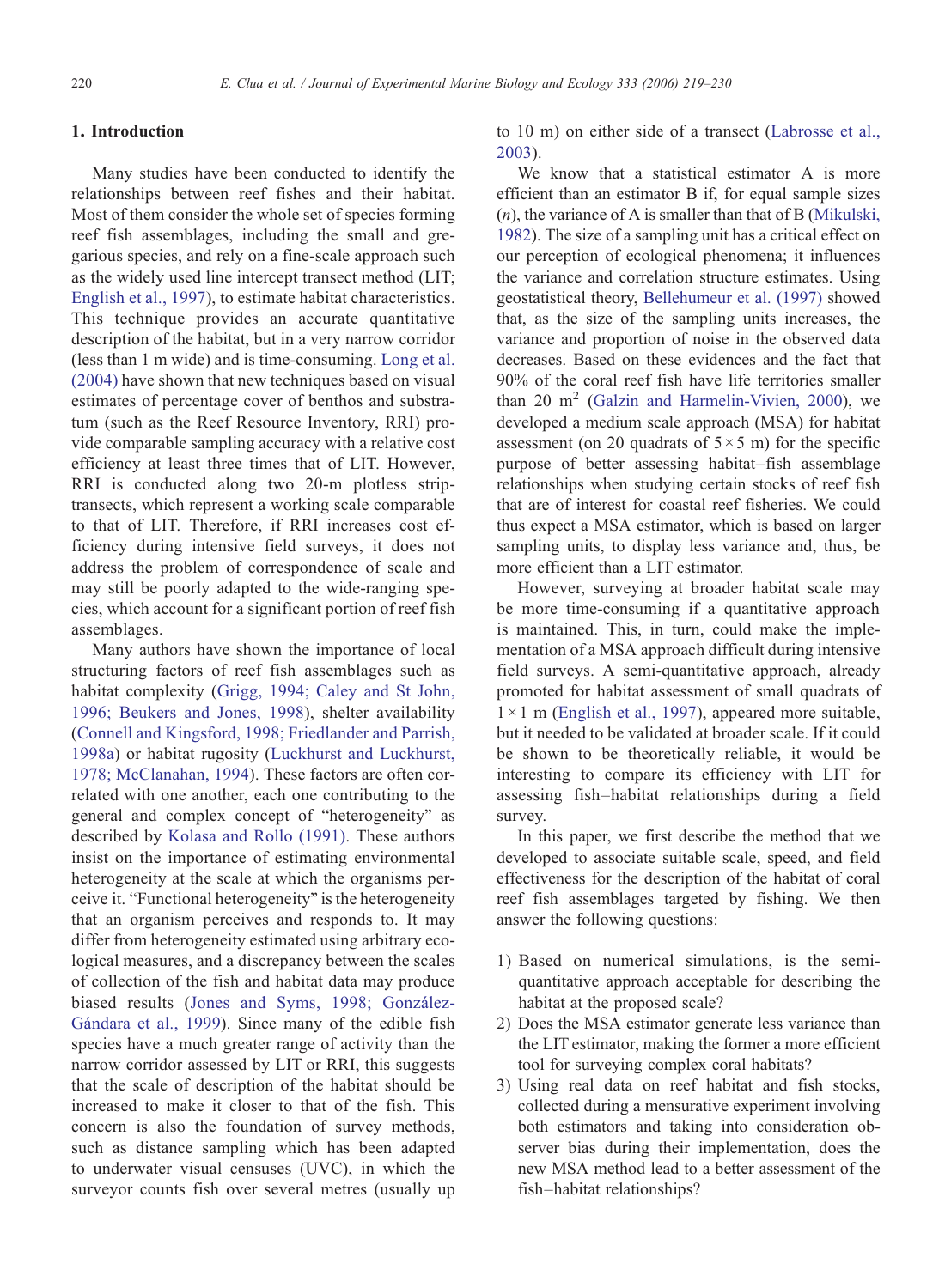## 2.1. Habitat description

The new method of habitat description (MSA) was developed as a complement to the distance-sampling underwater visual census (UVC) method for fish surveys, first developed by [Kulbicki and Sarramegna \(1999\)](#page-11-0) and fully described by [Labrosse et al. \(2003\)](#page-11-0). Ten  $5 \times 5$  m quadrats are delimited on each side of a 50-m transect materialized on the seafloor by a measuring tape, for a total of 20 quadrats per transect (Fig. 1). The 5-m scale was imposed by the difficulty for an unmoving diver of properly describing the habitat over an area larger than  $25 \text{ m}^2$ . In each quadrat, depth was measured in the centre of the quadrat using a dive computer. Sixteen substrate components, totalling 100% covering, were recorded if present. They were divided in two groups. The first group contains 9 abiotic components: 1. mud (sediment particles $< 0.1$  mm), 2. sand and gravel (0.1 mm $<$ hard particles  $<$  30 mm), 3. small boulders (diameter $<$  30 cm), 4. big boulders (diameter $\leq$ 1 m), 5. rock (massive minerals) and eroded dead coral (carbonated edifices that have lost their coral colony shape), 6. slab (flat rock with no relief), 7. dead coral debris (carbonated structures of heterogeneous sizes, broken and removed from their original locations), 8. branching dead coral (dead carbonated edifices that are still in place and retain a general branching coral shape), and 9. massive dead coral (same, but massive shape). The second group contains 7 "live coral" shapes ([English et al., 1997](#page-10-0)): 1. encrusting, 2. massive, 3. digitate and submassive, 4. foliose, 5. table, 6. small branches (segments  $\leq 10$  cm), and 7. large branches (segments  $> 10$  cm). Each component was quickly estimated using a semiquantitative scale (SQS): 0 (0%), 1 (1–10%), 2 (11– 30%), 3 (31–50%), 4 (51–75%) and 5 (76–100%) [\(English et al., 1997\)](#page-10-0) (Fig. 1). The coverage coefficients were allocated based on a "single layer approach" where only the visible surfaces were taken into consideration, all components being projected vertically. To make sure that the SQS was properly used, operators were asked to verify that after coding the habitat components, the sum of the highest values of interval percentages (described



Fig. 1. Graphical representation of a 50-m transect divided in 20 quadrats of 25 m<sup>2</sup> each for habitat description. The SOS (semi-quantitative scale) is made available on the data sheet in order to ease the evaluation of the main components. In the example, the last quadrat (No. 10) of the left side of the transect is mainly composed of sand (coefficient 4), then massive coral (coefficient 2) and a small boulder (coefficient 1). The sum of the highest values of interval percentages for these three coefficients is  $\geq 100\%$ . Depth is measured at the centre of a quadrat.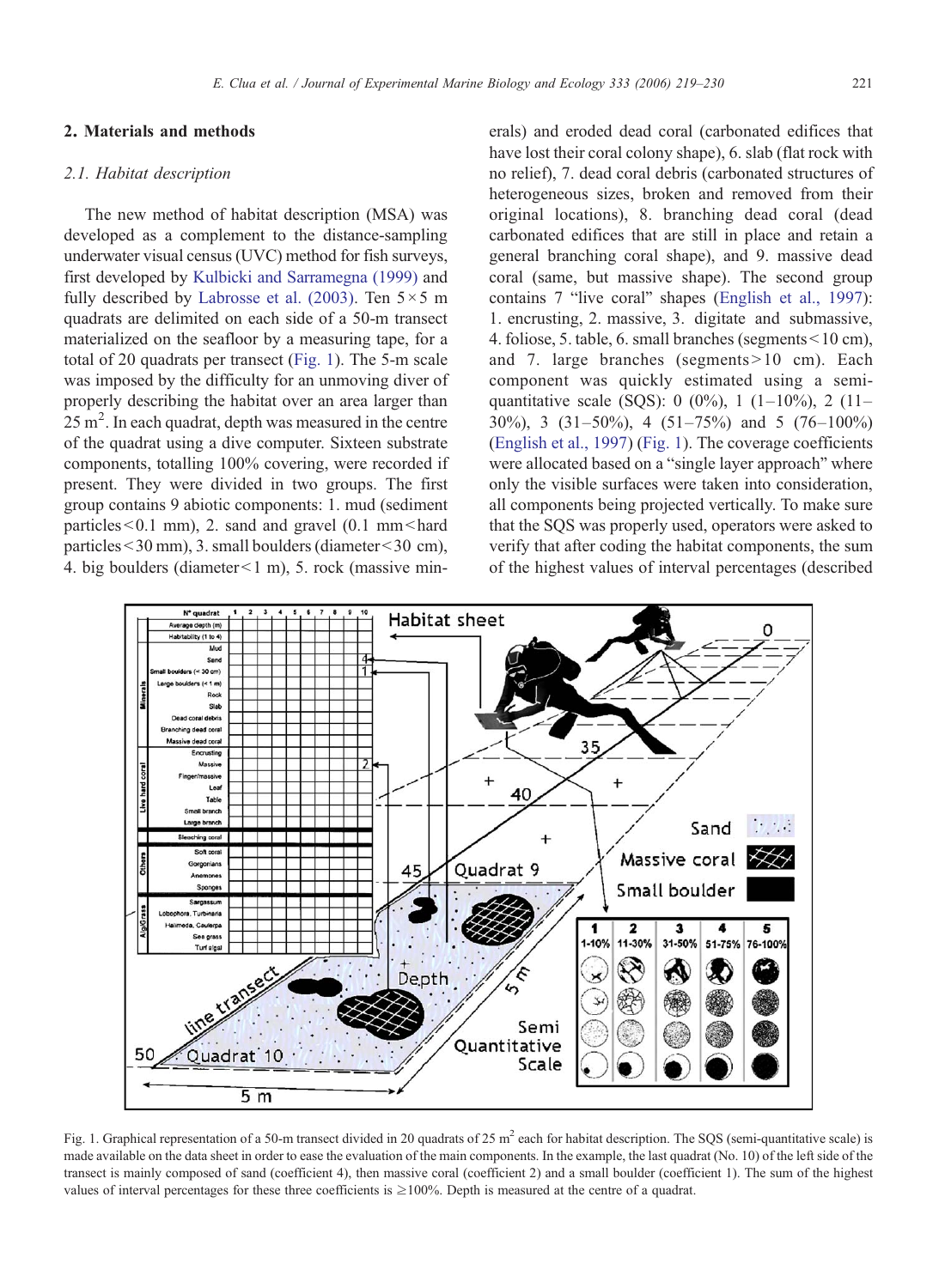above) allowed to reach 100% and the sum of the lowest values of these intervals did not exceed 100%. In addition to the first layer of abiotic and live coral substrates, a second layer made of bleached coral, soft coral, anemones, sponges, macro-algae (Sargassum sp., Lobophora sp., Turbinaria sp., Caulerpa sp., Halimeda sp.), encrusting algae and seagrass (phanerogams) was recorded using the same semi-quantitative scale as for live coral. Due to their high frequency, micro-algae (turf) were recorded using a semi-quantitative scale from 1 to 5 which took into consideration both their surface and volume.

## 2.2. Habitat simulations to validate SQS

We performed Monte Carlo simulations to compare various ways of computing overall estimates of habitat composition along transects, from habitat components estimated in quadrats using a semi-quantitative scale. These simulations involved transects, divided into 10 quadrats, placed at random in landscapes with different habitat compositions. These simulations were not spatially explicit, meaning that the transects were not geographically located in an area on which the habitat components would have been previously mapped.

The method was the following. (1) The following values of intra-transect coefficients of variation (ITCV) were chosen for the simulations: 0.1, 0.5, 1, 10, and 100. (2) For each of 500 simulations (5 different ITCV values, each with 100 random transects), we generated a new landscape and a random transect in that landscape. First, we generated a vector of percentage coverage values,  $Cr(i)$ , for the 10 habitat components *i* in the landscape; these values were drawn at random from a uniform distribution and normalized to a sum of 100%. For each habitat component, we calculated the intra-transect standard deviation of the landscape,  $ITSD_i= ITCV \times Cr_i$ . Then we generated the values present in the 10 quadrats  $(i)$ of a random transect as follows: for each habitat component, we drew 10 values at random from a normal distribution with mean  $Cr_i$  and standard deviation  $ITSD_i$ . For each quadrat, the values were normalized to a sum of 100% over the 10 habitat components and then transformed to semi-quantitative notation from 0 to 5, following the semi-quantitative scale (SQS) described in the previous section. These values were assembled in a work table with rows  $(i)$  corresponding to the habitat components and columns (j) corresponding to the quadrats of the transect. (3) Calculation methods 1 to 4 [\(Table 1\)](#page-4-0) were applied to that table to estimate the relative coverage values of the 10 habitat components. Finally, for each calculation method, a coefficient of determination  $(R^2)$ 

was computed, over 1000 pairs of values (10 habitats  $\times$  100 transects), between the estimated relative coverage values and the values in vector Cr for the simulated landscape. The calculation was repeated using 5000 pairs of values (5 ITCV values  $\times$  10 habitats  $\times$  100 transects) to obtain a global  $R^2$  for each calculation method. The best calculation method to estimate habitat composition from semi-quantitative data has been used in the next series of simulations and during the field survey.

## 2.3. Comparison of the MSA and LIT estimators by simulation

Using the PERL programming language, a set of five virtual reef landscapes was set up, each comprising 10 randomly generated components, with the constraint that the total surface of each landscape was 100%. These simulations were spatially explicit, meaning that the transects were geographically located in an area on which the habitat components had been mapped.

In the present study, we consider that the complexity of a habitat is linked to the number of components and their relative surfaces. As in the previous section, the more balanced the components are on a given total surface, the more complex the habitat is. We estimated complexity through a coefficient of variation (ratio between standard deviation and mean of the surface habitat components), which is negatively correlated with complexity [\(Table 2\)](#page-4-0).

For each landscape, 2500 transects were randomly generated and, for each one, the habitat components were estimated by LIT and MSA. For each transect and estimation method, the total squared estimation error was computed as the sum, over the 10 components, of the squared differences between the estimated and real habitat component percentages. The mean, over all 2500 transects of a landscape, was used to represent the actual percentage of a component for the landscape in the computation of the sum of squared differences. The mean of the squared errors, over the 2500 transects, estimates the variance due to the method. It was computed for each landscape and method (LIT and MSA).

# 2.4. Comparison of the MSA and LIT estimators during a mensurative experiment

A total of 30 transects were surveyed on the southwest coast of New Caledonia (20°57′S to 21°14′S, 164°32′E to 164°46′E); the survey was structured as a mensurative experiment (sensu [Hurlbert, 1984](#page-11-0)). The transects were located in two different biotopes, the middle reef area and the inner barrier reef, in front of the town of Koné. Depth was less than 5 m for all transects.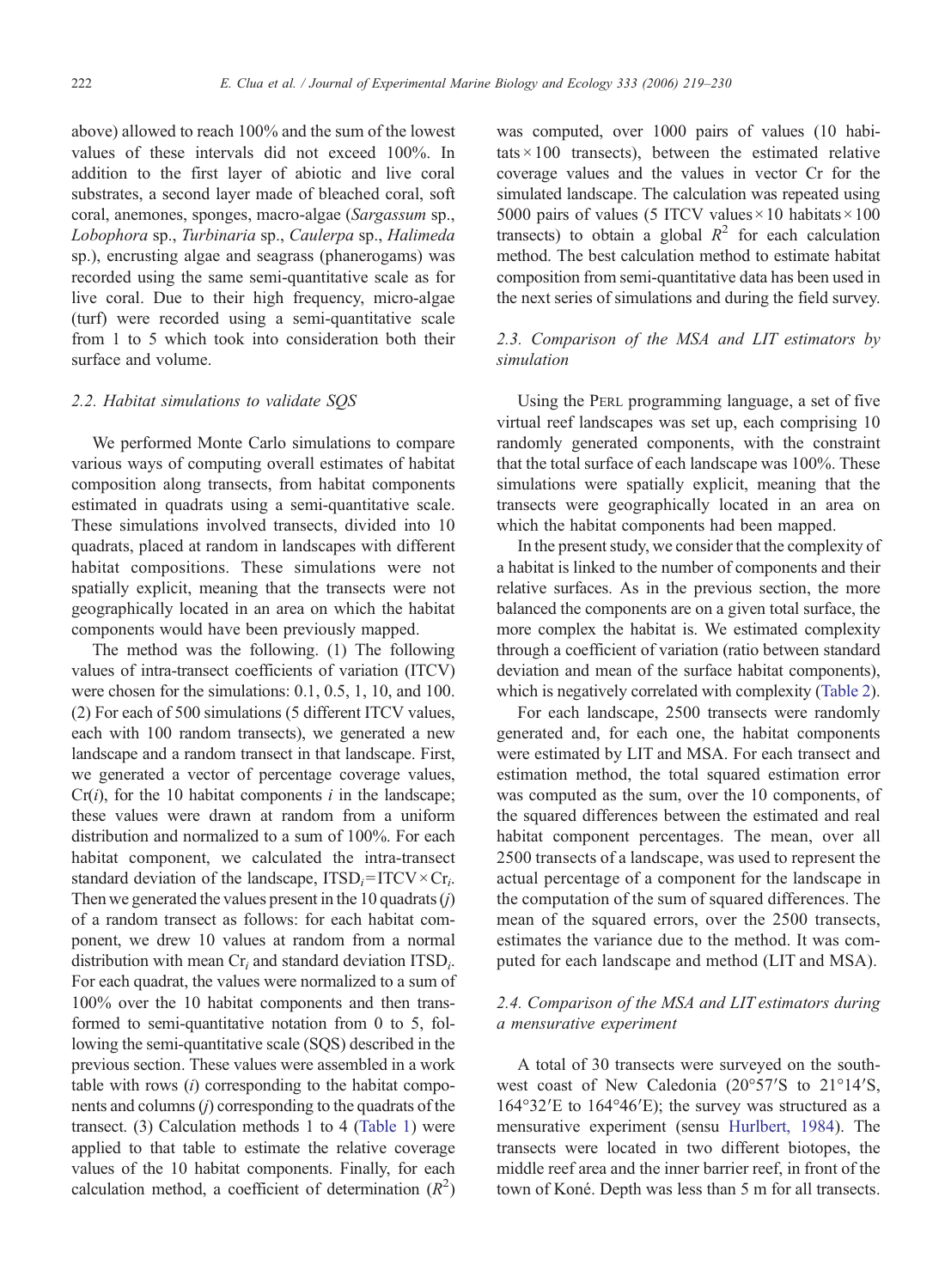<span id="page-4-0"></span>Table 1

| Four methods of calculation of habitat component coverage percentages, compared in the habitat simulations to validate the semi-quantitative scale |  |
|----------------------------------------------------------------------------------------------------------------------------------------------------|--|
| (SOS)                                                                                                                                              |  |

| Calculation methods                                                                                                                                                                                                                                                                                                                                                          | Formulae                                                                           |
|------------------------------------------------------------------------------------------------------------------------------------------------------------------------------------------------------------------------------------------------------------------------------------------------------------------------------------------------------------------------------|------------------------------------------------------------------------------------|
| 1. Sum the SQS scores in each row (habitat component i). Divide these sums by the<br>grand total to normalize the results column.                                                                                                                                                                                                                                            | $Ce_i = \frac{\sum_j SQS \text{ scores}(i,j)}{\sum_{i,j} SQS \text{ scores}(i,j)}$ |
| 2. Normalize the SQS scores in each quadrat (column <i>i</i> ) by dividing each SQS score<br>Normalize the SQS scores in each quadrat (column <i>j</i> ) by dividing each SQS score<br>by the column sum. Then, sum the normalized values per row (habitat component<br><i>i</i> ) and normalize these sums as above.<br>$Ce_i = \frac{\sum_j \frac{SQS \, \text{scores}(ij$ |                                                                                    |
| 3. Replace each SQS score by the median percentage coverage value (SQS of 0, 1, 2,<br>Replace each SQS score by the median percentage coverage value (SQS of 0, 1, 2,<br>3, 4 and 5 are replaced by 0%, 5.5%, 20.5%, 40.5%, 63%, and 88%, respectively). $Ce_i = \frac{\sum_j Transformed SQS scores(i,j)}{\sum_i Transformed SOS scores(i,i)}$                              |                                                                                    |

4. Replace each SQS score by the median percentage coverage value, as in method 3. Normalize each column (quadrat  $j$ ) as in method 2. Then, calculate the mean value per row i (habitat component).

Apply the formula of method 1 to the transformed SQS scores.

$$
\text{Ce}_i = \frac{\sum_j \text{Transformed SQS scores}(i,j)}{\sum_{i,j} \text{Transformed SQS scores}(i,j)}
$$

$$
Ce_{i} = \frac{1}{No. of quadrats} \sum_{j} \frac{\text{Transformed SQS scores}(i,j)}{\sum_{i|j} \text{Transformed SQS scores}(i,j)}
$$
\n
$$
\frac{Quadrats}{\sum_{j} \sum_{i|j} \text{Transformed SQS scores}(i,j)}
$$
\n
$$
\frac{1}{\sum_{i} \text{Score}(1,1)} \quad \dots \quad \text{Score}(1, j) \sum_{j} \text{Score}(i, j)
$$
\n
$$
\frac{1}{\sum_{i} \text{Score}(i,1)} \quad \dots \quad \text{Score}(i, j) \sum_{j} \text{Score}(i, j)
$$
\n
$$
\text{Total } \sum_{i} \text{Score}(i,1) \quad \dots \quad \sum_{i} \text{Score}(i, j) \sum_{i,j} \text{Score}(i, j)
$$

 $T_{\text{max}}$   $\mathcal{L}_{\text{max}}$  of  $\mathcal{L}_{\text{max}}$  subset  $\mathcal{L}_{\text{max}}$ 

The transects were surveyed by 3 teams of 2 divers each. Each team had 5 transects to survey in each reef area. Underwater visual censuses (UVC) along 50-m transects were carried out to estimate the fish stocks. This method, which is an adaptation to the underwater environment [\(Kulbicki and Sarramegna, 1999; Kulbicki et](#page-11-0) [al., 2000\)](#page-11-0) of the transect method of [Buckland et al.](#page-10-0) [\(2001\)](#page-10-0) for assessment of animal densities, has been fully described by [Labrosse et al. \(2003\)](#page-11-0). It allows the inclusion of the mobile and shy species in surveys; most of these species are of fishing interest. Two divers were pulling a tape while counting fish on either side of the line and recording the perpendicular distance between the fish and the transect line. The total length of each

fish was estimated using 1-cm classes from 4 to 10 cm, 2-cm classes from 10 to 30 cm, 5-cm classes from 30 to 60 cm, and 10-cm classes above 60 cm. Biomass estimates were calculated based on the total length–mass relationships ([Letourneur et al., 1998](#page-11-0)) and densities estimated from the fish counts, and mean perpendicular distance from the transect [\(Labrosse et al., 2003](#page-11-0)). When both divers had completed the fish census, habitat variables were recorded on the way back. For habitat description, the divers used successively (1) the MSA method described in this paper and (2) the LIT method described by [English et al. \(1997\)](#page-10-0). The divers had never used either method in the field before this survey but they were familiar with the reef environment and had

Table 2

Distribution of ten components (columns 1–10) randomly generated in five virtual reef landscapes

| Components $\Rightarrow$ |      |     |     | 4   |     |      |      |     |      | 10   | <b>CV</b> |
|--------------------------|------|-----|-----|-----|-----|------|------|-----|------|------|-----------|
| Landscape 1              | 18.5 | 8.3 |     | 7.1 | 8.2 | 12.2 | 9.7  | 9.9 | 8.4  | 7.9  | 0.3       |
| Landscape 2              | 21.0 | 7.0 | 7.6 | 1.5 | 7.4 | 9.3  | 12.5 | 9.8 | 6.1  | 11.8 | 0.4       |
| Landscape 3              | 25.0 | 7.7 | 8.9 | 7.8 | 8.9 | 7.0  | 7.5  | 8.7 | 10.7 | 7.7  | 0.5       |
| Landscape 4              | 59.8 | 4.8 | 4.9 | 4.2 | 4.4 | 3.6  | 5.3  | 4.7 | 4.5  | 3.8  | 1.7       |
| Landscape 5              | 75.1 | 3.3 | 2.6 | 2.3 | 3.0 | 2.4  |      | 2.6 | 3.3  | 2.6  | 2.2       |
|                          |      |     |     |     |     |      |      |     |      |      |           |

The component surfaces are given as percentages; row sums are 100. The coefficient of variation (CV) was calculated for each landscape. Given our definition of complexity, landscapes are listed in order of decreasing complexity.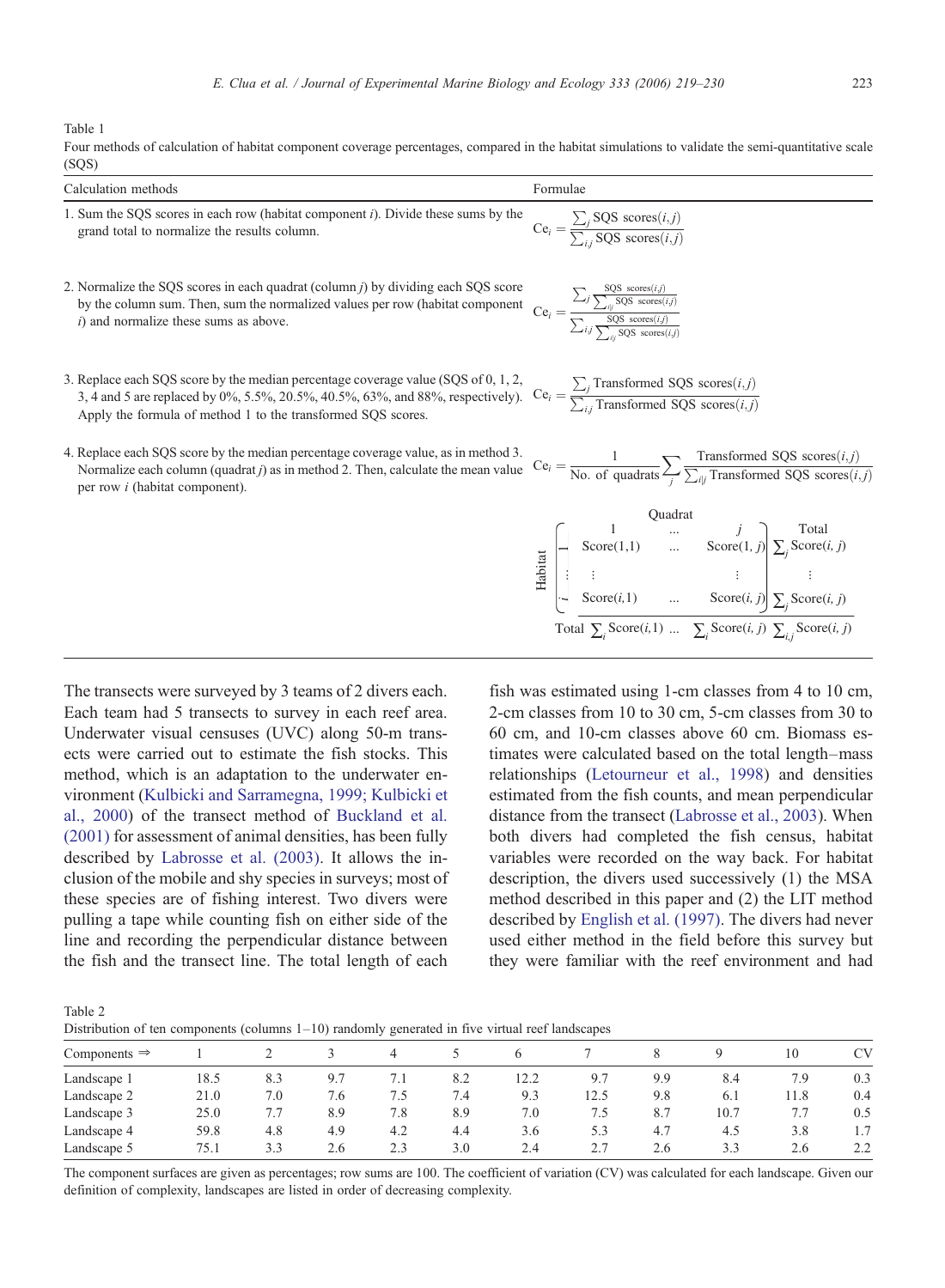<span id="page-5-0"></span>Table 3

Coefficients of determination  $(R^2)$  of the linear regressions of the estimated on the real (simulated) coverage, over 1000 replicated simulations, for different levels of intra-transect coefficient of variation (ITCV, rows) and 4 calculation methods (columns; see [Table 1\)](#page-4-0) of semi-quantitative survey data

| <b>ITCV</b>  | Method 1 | Method 2 | Method 3 | Method 4 |
|--------------|----------|----------|----------|----------|
| 0.1          | 0.909    | 0.909    | 0.985    | 0.986    |
| 0.5          | 0.932    | 0.936    | 0.995    | 0.995    |
|              | 0.945    | 0.954    | 0.996    | 0.997    |
| 10           | 0.963    | 0.972    | 0.996    | 0.997    |
| 100          | 0.966    | 0.973    | 0.996    | 0.997    |
| Global $R^2$ | 0.937    | 0.941    | 0.993    | 0.993    |

High ITCV values correspond to low habitat complexity because of the dominance of one or a few habitat components.

been specifically trained and briefed to correctly implement them. The LIT method was applied along the 50-m tape. For MSA, ten quadrats were surveyed on both sides of the tape, for a total of 20 quadrats per transect. Divers did not exchange information during or after a survey in order to avoid inconsistencies of the results among transects. Since the two methods do not cover exactly the same substrate categories, only the comparable categories have been used in the comparisons. Two major groups of variables are considered: A—abiotic substrate: No. 1: sand, No. 2: debris, No. 3: soft bottom, No. 4: rock, No. 5: dead coral, No. 6: hard bottom; B—living substrate: No. 7: branching and digitate coral, No. 8: soft coral, No. 9: encrusting coral, No. 10: branching coral (alone), No. 11: digitate coral (alone), No. 12: massive coral, No. 13: other coral (tabulate, free, fire-corals, foliose). An extra variable was calculated and added to the analysis, which is No. 14: total coral (both live and dead).

## 2.5. Statistical analyses of the field survey data

The differences between the two methods (LIT and MSA), in terms of multivariate habitat descriptions, were

investigated by using our balanced sampling design to conduct a 3-factor model I ANOVA. The 3 factors were (i) the two types of reef (fixed factor: middle, barrier reefs),  $(ii)$  the three teams (fixed factor: teams  $A, B, C$ ) and  $(iii)$ the two methods (fixed factor: LIT, MSA). Transect observations were paired over the last factor because each team estimated the habitat components through MSA and LIT in each transect. Multivariate ANOVAs were performed through canonical redundancy analysis (RDA). This method allowed us to carry out the analyses on the multivariate response data table (habitat components) and offered the possibility to test the significance of each main factor and interaction term through a Monte Carlo permutation procedure. The main factors and their interactions were coded using orthogonal dummy variables (Helmert coding); how to code and test the main factors and interactions through canonical analysis are described in [Legendre and Anderson \(1999\)](#page-11-0). The calculations were performed using the program CANOCO version 4.5 ([ter Braak and Smilauer, 2002](#page-11-0)). Interactions between factors were first tested to assess the pattern of variation; if they were statistically significant, factors were tested separately in the classes of another factor. In case of diverging final results, the probabilities of the  $k$ independent tests were combined using Fisher's method for combining the probabilities from independent tests of significance [\(Sokal and Rohlf, 1995\)](#page-11-0).

To investigate the predictive power of each method in terms of assessment of the fish–habitat relationships, we performed canonical redundancy analysis (RDA) between a matrix Y containing the fish species data per transect (response variables) and a matrix  $X$  containing the values of 14 environmental variables for each transect (explanatory variables). Biomass was chosen as the best descriptor of the species fished for human consumption. In order to test different aspects of the fish assemblage structure, species biomasses were successively aggregated per mobility patterns (territorial, sedentary, mobile and very mobile), trophic groups



Fig. 2. Graphical representation of the five randomly generated virtual landscapes having different coefficients of variation: 0.3 (Landscape 1), 0.4 (Landscape 2), 0.5 (Landscape 3), 1.7 (Landscape 4) and 2.2 (Landscape 5).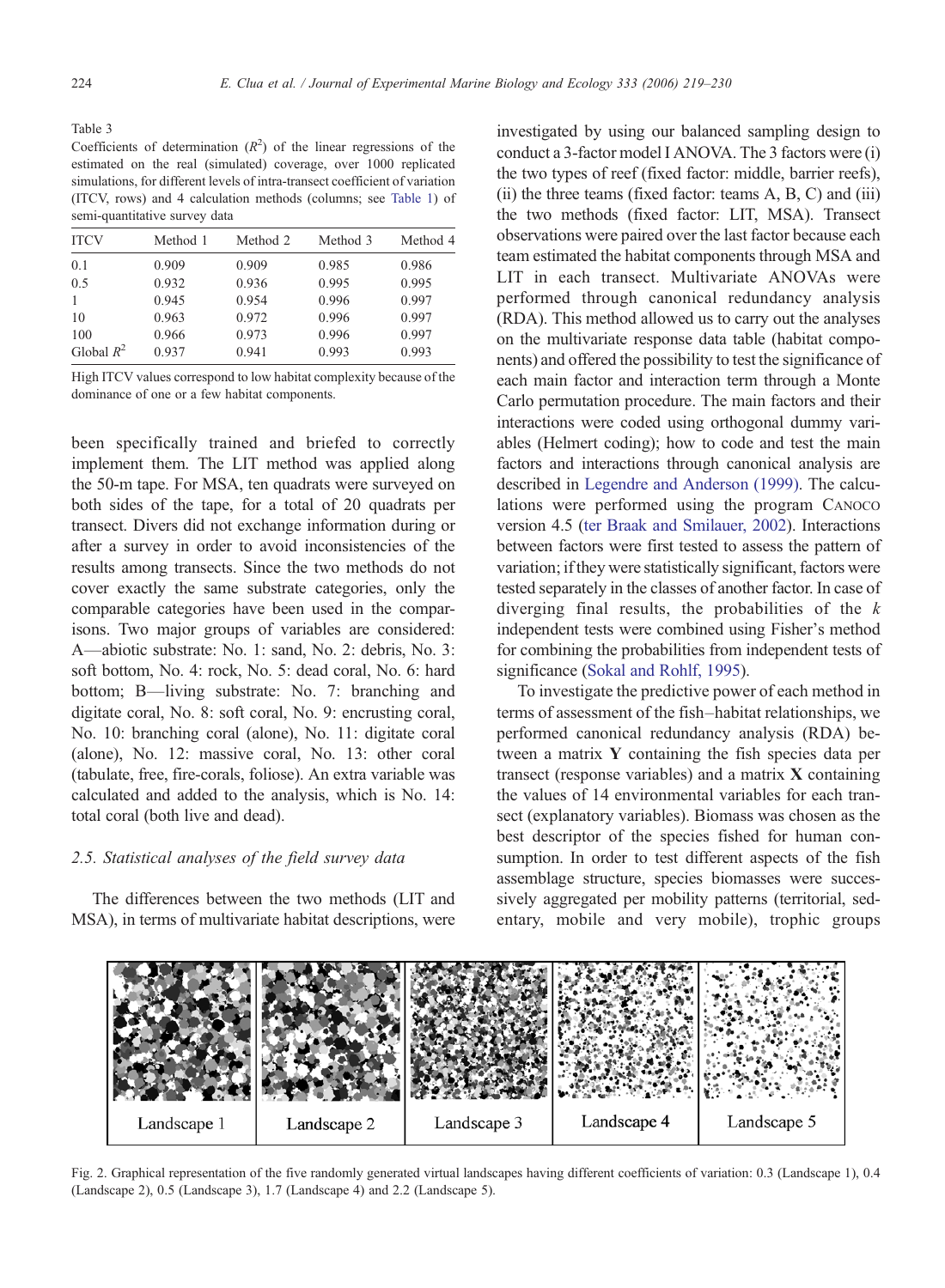<span id="page-6-0"></span>Table 4 Mean of the squared differences, which estimates the variance due to the method, between real and estimated surfaces for each virtual landscape, each one assessed by LIT and MSA

| Landscape  |      |      |     |     |     |
|------------|------|------|-----|-----|-----|
| <b>LIT</b> | 1622 | 1562 | 845 | 878 | 808 |
| <b>MSA</b> | 1551 | 1499 | 701 | 688 | 626 |

A smaller mean of squared differences is better.

(piscivores, macro-carnivores, micro-carnivores, zooplanctivores, other planctivores, macro-herbivores, micro-herbivores, corallivores and detritivores), and size classes  $(0-7, 8-15, 16-30, 31-50, 51-80,$  and  $>80$  cm). For each analysis, a selection of habitat variables was first performed using the CANOCO software, which offers a forward selection procedure based upon Monte Carlo tests; non-significant environmental variables were eliminated. A subset of 11 habitat variables that had been selected during one of the 6 analyses (No. 1: sand, No. 2: debris, No. 3: soft bottom, No. 4: rock, No. 6: hard bottom, No. 8: soft coral, No. 9: encrusting coral, No. 10: branching coral, No. 12: massive coral, No. 13: other coral, No. 14: total coral) was then used to test the predictive power of the MSA- and LIT-based habitat data sets on the three groups of fish response variables (mobility patterns, trophic groups, and size classes). The RDA trace statistic given by the CANOCO software will be used to characterize the success of each analysis. The trace statistic is equivalent to a coefficient of determination  $(R^2)$ statistic) since it corresponds to the fraction of the variance of the fish community explained by the selected environmental variables.

## 3. Results

#### 3.1. Habitat simulations to validate SQS

The results obtained with the four methods of calculation of habitat component coverage percentages [\(Table 1\)](#page-4-0) were globally acceptable, with  $R^2$  ranging from 0.909 for the worst (method 1,  $ITCV = 0.1$ ) up to 0.997 for the best (method 4,  $ITCV=1$ , 10 and 100) [\(Table 3](#page-5-0)). The coefficient of determination  $(R^2)$ calculated on all data (aggregation of the five series of intra-transect coefficients of variation simulations) shows that method 1 was the least accurate  $(R^2=0.937)$ whereas method 4 was the most reliable  $(R^2=0.993)$ .

As shown in [Table 3,](#page-5-0)  $R^2$  increased with the intratransect coefficient of variation (ITCV) for all methods, suggesting that MSA best describes habitats with low complexity (high ITCV values). However, the four methods of calculation of habitat component coverage percentages from semi-quantitative (SQS) survey data displayed differences in their  $R^2$  levels. Methods 3 and 4 produced  $R^2$  coefficients above 0.98 for ITCV equal to 0.1, whereas the coefficients of determination for methods 1 and 2 were below 91% for that level of ITCV.

Method 4 was used for data integration in the simulations assessing the intrinsic variance of the MSA and LIT estimators (next paragraph), as well as in the field survey.

# 3.2. Comparison of the MSA and LIT estimators by simulation

The five virtual landscapes of decreasing habitat complexity are shown in [Fig. 2.](#page-5-0) Relatively homogeneous landscapes are characterized by a dominant habitat component, as exemplified by landscape 5 where habitat component 1 represented 75% coverage; more heterogeneous landscapes are composed of habitat components of similar coverage, as shown by landscape 1 where component coverage ranged from 7.1% to 18.5% [\(Table 2](#page-4-0), [Fig. 2\)](#page-5-0). For both the LIT and MSA methods, the error made during assessment of the real habitat coverage (total squared estimation error) decreased with decreasing landscape complexity (Table 4), indicating lower accuracy for both methods in complex environments. However, MSA generated percentage coverage estimates that where closer to reality than LIT, and this for all values of landscape complexity, as shown in Table 4 where the total squared estimation error

Table 5

Multivariate ANOVA results showing differences in habitat descriptions by LIT and MSA

| Factors                                   | Team A |       |           | Team B |        |           | Team C |       |       |
|-------------------------------------------|--------|-------|-----------|--------|--------|-----------|--------|-------|-------|
|                                           | Trace  |       |           | Trace  | F      |           | Trace  |       |       |
| $Reefs \times Methods$                    | 0.019  | 0.943 | 0.422     | 0.041  | 3.200  | $0.024*$  | 0.028  | 1.526 | 0.229 |
| Methods                                   | 0.118  | 5.814 | $0.010**$ |        |        |           | 0.048  | 2.686 | 0.054 |
| Between methods for the middle reef only  |        |       |           | 0.027  | 1.006  | 0.486     |        |       |       |
| Between methods for the barrier reef only |        |       |           | 0.361  | 10.114 | $0.009**$ |        |       |       |

Reefs × Methods is the interaction between reefs (middle, barrier) and methods (LIT, MSA).  $F = F$ -statistics. Probabilities (P) tested using 999 permutations:  $*P \le 0.05$ ;  $**P \le 0.01$ .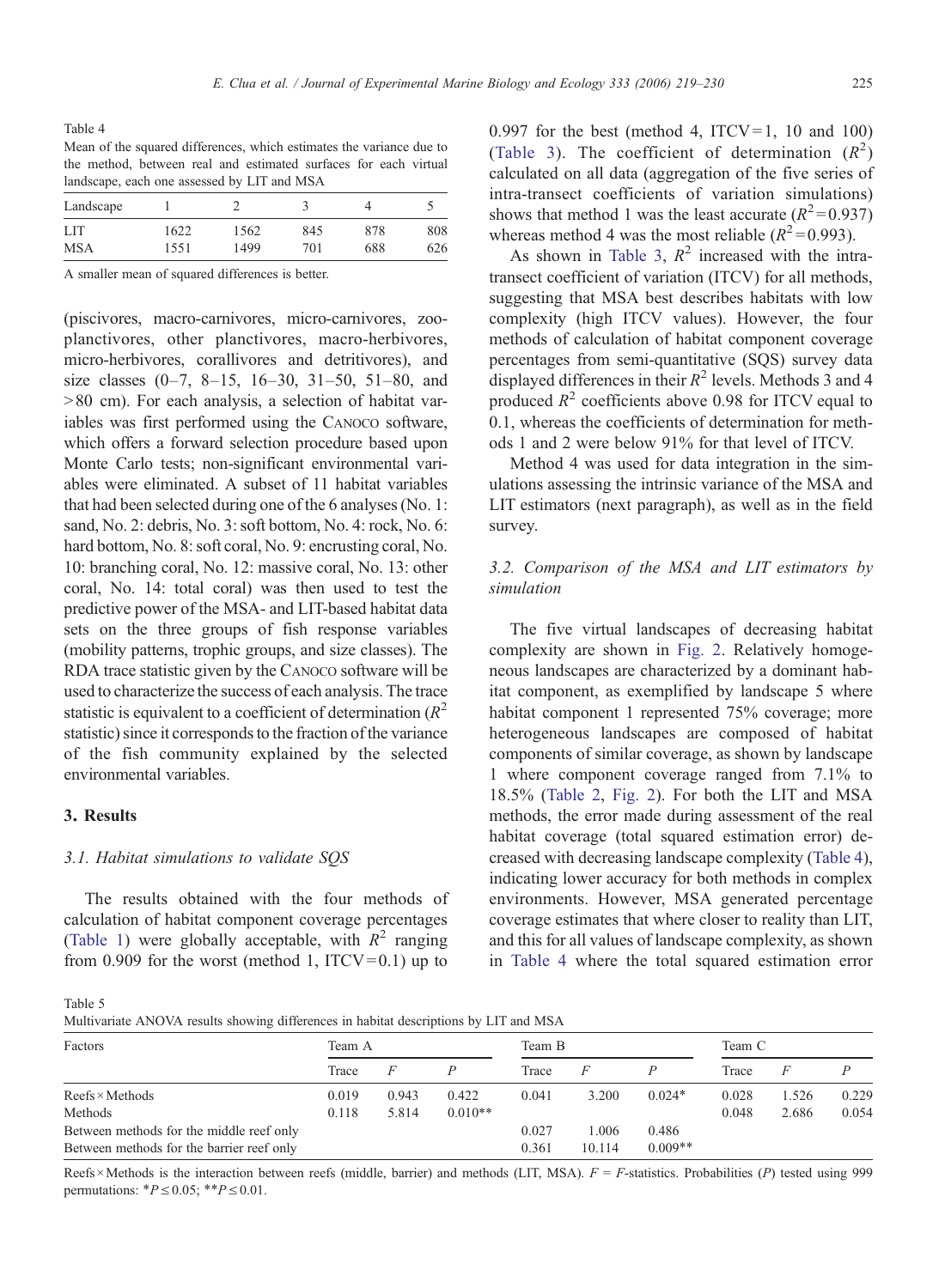<span id="page-7-0"></span>Table 6 Multivariate ANOVA results showing the greater variance of LIT compared to MSA for reef habitat description with respect to the human factor (Teams) and reef type (Reefs)

| Factors              | MSA   |                |       | LIT   |       |          |  |
|----------------------|-------|----------------|-------|-------|-------|----------|--|
|                      | Trace | $\overline{F}$ |       | Trace | F     |          |  |
| Teams $\times$ Reefs | 0.056 | 0.799          | 0.601 | 0.029 | 0.497 | 0.829    |  |
| Reefs                | 0.051 | 1454           | 0.233 | 0.114 | 3.920 | $0.014*$ |  |
| Teams                | 0.049 | 0.691          | 0.670 | 0.160 | 2.764 | $0.034*$ |  |

Team  $\times$  Reef is the interaction between teams  $(A, B, C)$  and reefs (middle, barrier).  $F = F$ -statistics. Probabilities (P) tested using 999 permutations:  $*P \leq 0.05$ .

was systematically smaller for MSA in all types of landscapes.

# 3.3. Comparison of the MSA and LIT estimators during a field survey

The multivariate ANOVAs revealed that there were significant differences between the MSA and LIT methods for habitat description [\(Table 5](#page-6-0)). The threeway interaction (Teams  $\times$  Reefs  $\times$  Methods) was not significant but the Teams ×Methods was significant. Separate analyses of the multivariate differences between methods were thus conducted separately by team. For team A, the Reefs $\times$ Methods interaction was not significant; the 2-way ANOVA revealed a significant difference between MSA and LIT  $(P= 0.010)$ . For team B, the Reefs  $\times$  Methods interaction was significant so that separate ANOVAs were conducted for each reef; the multivariate difference between methods was not significant for the middle reef  $(P= 0.486)$  but it was significant for the barrier reef ( $P= 0.009$ ). For team C, the Reefs $\times$ Methods interaction was not significant; the 2-way ANOVA revealed a nearly significant difference between MSA and LIT ( $P= 0.054$ ). These probabilities were combined using Fisher's method ( $\chi^2 = -2\Sigma$  ln

 $(P_i) = 25.912$ ,  $d.f. = 2$ ,  $k=8$ ) which leads to a highly significant combined probability of differences between MSA and LIT  $(P= 0.0011)$ .

The cumulated variance in the habitat description data tables was greater for LIT (total sum of squares = 72,482) than for MSA (total sum of squares = 70,351). Separate ANOVAs per method (MSA vs. LIT) showed that there was more variance between reef types in the multivariate description of the habitat through LIT (11.4%) than by MSA (5.1%). There was also more variance between teams in the habitat estimates made by LIT (16.0%) than by MSA (4.9%). For both Reefs and Teams, differences were not significant for MSA ( $P= 0.233$  and  $P= 0.670$ ) whereas they were significant for LIT  $(P= 0.014$  and  $P= 0.034$ ) (Table 6). These three approaches concur to show that LIT produced habitat composition estimates that were more variable than MSA.

#### 3.4. Fish–habitat relationships

We will first examine the results of the forward selection of environmental variables in each canonical model (Table 7, columns "Envir. variables"). For mobility groups and size classes, analysis of the relationships between species and habitat described by MSA revealed the significant role of four environmental variables (branched corals, other corals, debris and encrusting corals). The same analysis for mobility groups by habitat described by LIT showed no significant role of any environmental variable. The analysis with size classes revealed however the structuring role of four environmental variables (soft corals, all corals, hard bottom and sand); two of these (soft coral and hard bottom) were not significant at the  $P = 0.05$  level but they facilitated the entry of subsequent significant variables in the model. For trophic groups, MSA identified the same 4 environmental variables as in the other MSA-based analyses, except for "other coral" that was

Table 7 Results of linear RDA showing the greater predictive power of fish assemblage structure by MSA compared to LIT

|                 | <b>MSA</b>       |       |       | LIT       |                       |       |       |          |  |
|-----------------|------------------|-------|-------|-----------|-----------------------|-------|-------|----------|--|
|                 | Envir. variables | Trace |       |           | Envir. variables      | Trace |       |          |  |
| Mobility groups | 10, 13, 2, 9     | 0.655 | 3.109 | $0.010**$ | None                  | 0.386 | 1.197 | 0.317    |  |
| Size classes    | 10, 13, 2, 9     | 0.667 | 3.284 | $0.007**$ | $(8)$ , 14, $(6)$ , 1 | 0.537 | 2.203 | $0.035*$ |  |
| Trophic groups  | 10, 8, 2, 9      | 0.637 | 2.866 | $0.003**$ | $(8)$ , $(14)$ , 6, 1 | 0.473 | 1.703 | 0.073    |  |

Analyses were conducted on fish biomass successively split into 4 groups of mobility, 6 size classes and 9 trophic groups. Fish data are explained by the 11 environmental variables selected by either MSA or LIT in the preliminary forward selection procedures. The selected variables in each analysis  $(P \le 0.05)$  are shown in the columns "Envir. variables"; the variables in parentheses have no significant effect  $(P>0.05)$  but they facilitated the entry of subsequent significant variables in the models. The identification numbers of environmental variables are given in Materials and methods. The "trace" corresponds to the fraction of variance of the species data explained by the environmental variables; it is equivalent to an  $R^2$  statistic.  $F =$ F-statistics. Probabilities (P) tested using 999 permutations:  $*P \le 0.05$ ;  $**P \le 0.01$ .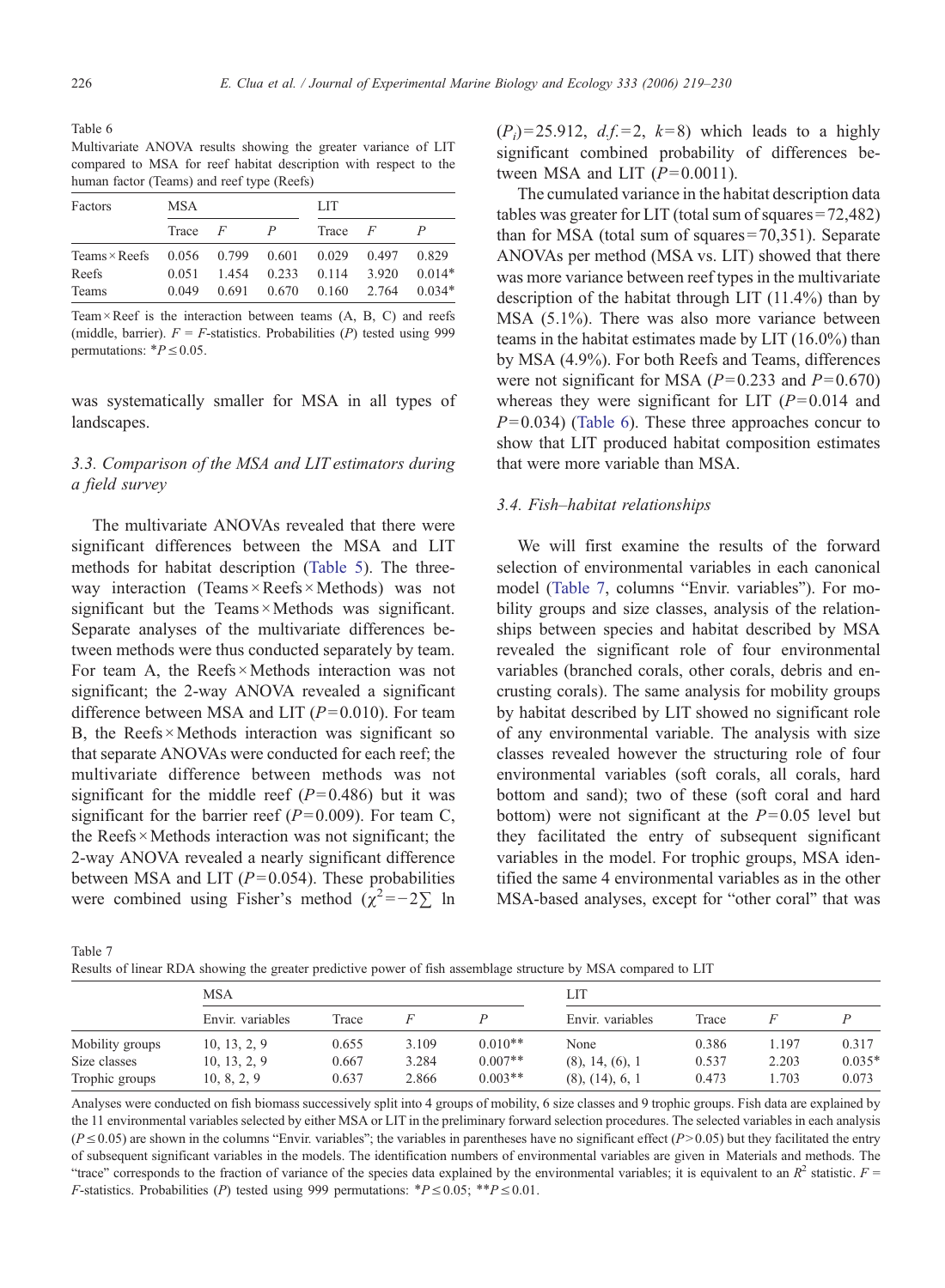replaced by "encrusting coral". The same analysis with LIT identified the same 4 variables as for size classes; "soft coral" and "total coral" were not significant at the  $P= 0.05$  level, but they facilitated the entry of 2 other environmental variables in the model. All in all, MSA identified more environmental variables than LIT that were significantly related to the fish data.

Using the subset of 11 environmental variables selected in preliminary analyses by MSA or LIT, canonical analyses showed that the predictive power of description of the fish assemblage structure based on biomass by habitat composition was systematically greater with MSA compared to LIT [\(Table 7,](#page-7-0) columns "trace" and " $P$ "). For mobility groups and size classes, the analyses of the relationships between species and habitat described by MSA explained respectively 65.5% and 66.7% of the species variance, with highly significant probabilities ( $P = 0.010$  and  $P = 0.007$ , respectively). For trophic groups, MSA explained 63.7% of the species variance with a highly significant probability  $(P= 0.003)$ . The same analysis for mobility groups by habitat described by LIT explained 38.6% of the species variance and a non-significant probability  $(P= 0.317)$ . For size classes, LIT explained 53.7% of the species variance with a significant probability  $(P= 0.035)$ . For trophic groups, LIT explained 47.3% of the species variance with a non-significant probability  $(P= 0.073)$ .

Using Fisher's method for combining the probabilities of independent tests, we obtained the following global probabilities:  $P = 0.00003$  for MSA and  $P = 0.02710$  for LIT. The more significant canonical analysis result obtained by MSA indicates that it has more power than LIT for identifying species–habitat relationships.

#### 4. Discussion

Our goal was to develop an estimator of habitat components having improved characteristics, compared to the line intercept transect method (LIT): (i) a broader scale of description of the coral reef habitat; (ii) greater efficiency, i.e., an estimator having reduced estimation variance; and (iii) a better assessment of the habitat at a scale compatible with fish community studies. So we developed a medium scale approach (MSA) for habitat assessment and showed how to calculate the habitat components from semi-quantitative data to reach a highly satisfactory level of accuracy. In our simulations, the coefficients of determination between estimates and reality ranged from 93% to 99%, depending on the method used for integrating the semi-quantitative data into quantitative habitat component estimates. Methods 1 and 2 present the advantage of requiring no trans-

formation of the semi-quantitative data to a quantitative scale, only normalization, but they showed lower accuracy for describing the reef habitat. Method 4 was chosen for our study because it consistently produced the highest coefficients of determination between estimates and simulated reality. Compared to method 3, method 4 also allows a calculation of intra-transect variance and a comparison with other methods based on observations at finer scales. Like method 3, method 4 requires a transformation of the semi-quantitative data to a quantitative scale, with the risk of systematic bias. However, if the bias is the same among transects, the data remain comparable ([Craik, 1981](#page-10-0)).

Using computer-assisted numerical simulations, we showed that MSA generated less variance than LIT for habitat description in a complex environment, such as a coral reef ecosystem. A field survey was also used to compare the two habitat assessment methods. The survey had not been specifically designed for the comparison of LIT and MSA. For such a purpose, a survey design based on habitat description within the same transects by different teams of observers would have been optimal. Since the general objective of the survey was to assess the structure of the fish community targeted by fishermen and their relationships with habitat in a very large area (tens of square kilometres), we had to do with the available financing for field time and human resources; this prevented us from implementing an optimal design for the present study. Nevertheless, the comparison between teams, habitats, and methods showed lower estimated variance for MSA compared to LIT under real field conditions.

We did not attempt to prove the absolute superiority of MSA compared to LIT, but to show that it was better adapted to study specific questions, such as the description of the relationships between reef habitat and fish living in large territories, which include most of the species targeted by fisheries. Our study showed that MSA had higher predictive power than LIT in a study of the relationships between community composition (biomass per species) and habitat characteristics. LIT is extensively used for habitat description, to estimate hard coral [\(Carleton and Done, 1995; Greenstein et al., 1998\)](#page-10-0) or soft coral coverage [\(Fabricius, 1997\)](#page-10-0) during underwater surveys, and also on terrestrial vegetation [\(Sturges, 1993;](#page-11-0) [Korb et al., 2003\)](#page-11-0). LIT and other closely related methods are also widely used to describe benthos during reef fish surveys (e.g. [Syms and Jones, 2000; Chateau and](#page-11-0) [Wantiez, 2005; McClanahan and Graham, 2005\)](#page-11-0). LIT certainly provides an unbiased description of the substrate cover; yet, these descriptions may be ill-adapted to the study of broad-ranging species. Our demonstration should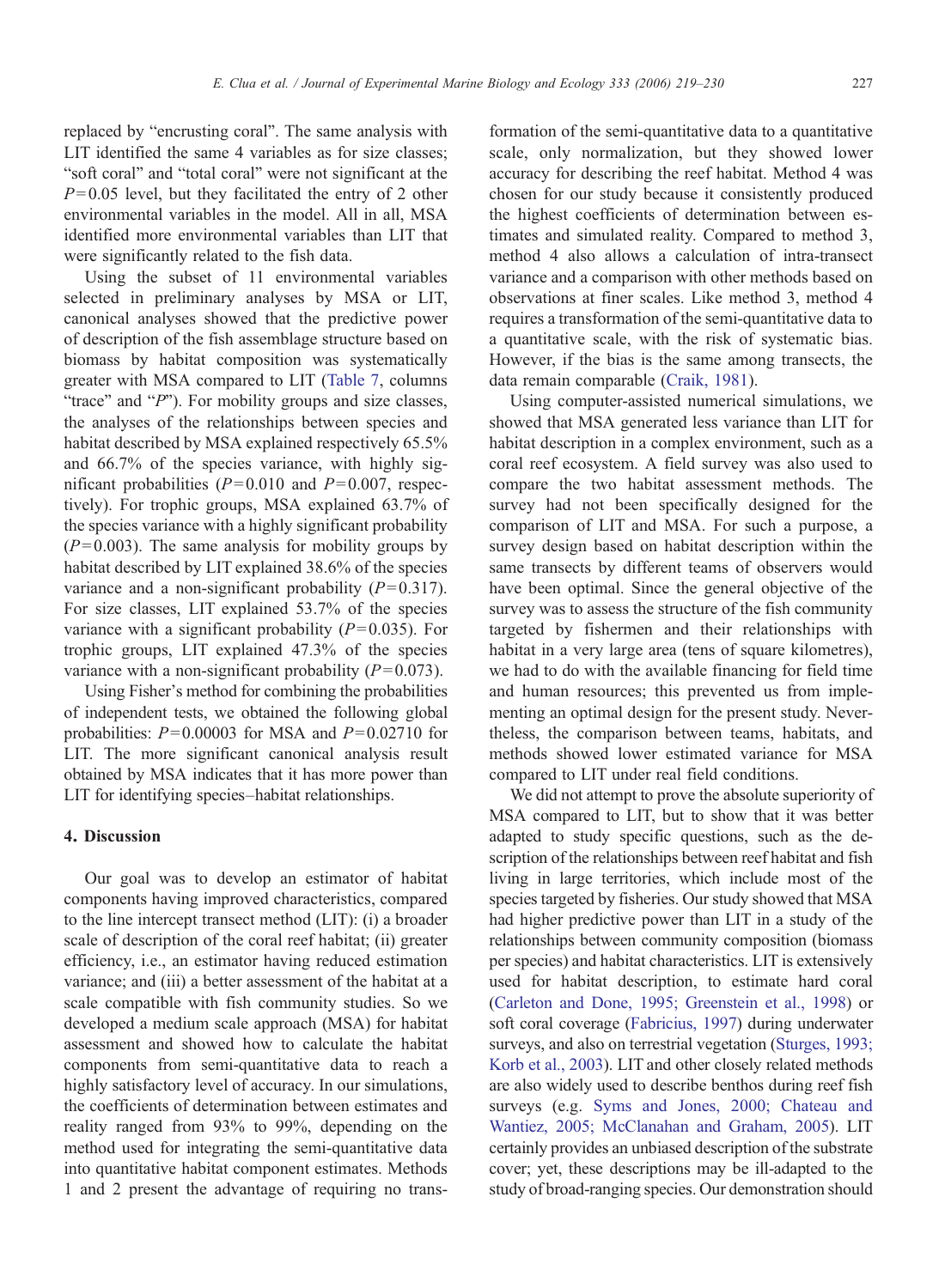<span id="page-9-0"></span>attract the attention of researchers who are using this type of description for assessing habitat–animals relationships for species with large home ranges, such as large predatory fish found on reefs [\(Connell and Kingsford,](#page-10-0) [1998; Gust, 2002\)](#page-10-0) or birds ([Call et al., 1992\)](#page-10-0).

Several studies have shown the effect of microhabitat variables on reef fish structure. [Ault and Johnson](#page-10-0) [\(1998\)](#page-10-0) demonstrated the significant effect of shelter availability on species richness and [Grigg \(1994\)](#page-10-0) identified interstitial spaces as a main contributing factor for fish abundance. Structural complexity plays an attracting role on reef fishes ([Caley and St John,](#page-10-0) [1996](#page-10-0)). However, in most of these studies, complexity was assessed at a micro-scale of a few metres (Fig. 3). On the other hand, in several studies, the effect of macro-habitats was assessed by relating the type of reef (fringing, intermediary and barrier) to the fish community composition. [Grimaud and Kulbicki \(1998\)](#page-10-0) showed that only 5% to 10% of the species were present in all three macro-habitats of the New-Caledonian lagoon and that 45% were limited to a single macro-habitat. A study of reef fish structure at three scales (regions, reefs, reef types) along the eastern coast of the Yucatan Peninsula of Mexico concluded that the main structuring factor was the type of reef (habitat type), followed by geographically distinct reefs ([Núñez-Lara et al., 2005\)](#page-11-0). This structuring factor has an influence at the community level but also for species, as shown for the density and biomass of Scarids which varied significantly, in the absence of fishing effect, along a gradient within mid and outer continental shelf positions with local differences between sheltered and exposed sites within each reef ([Gust et al., 2001](#page-11-0)). Such effects can be detected at macro-scale (several hundred metres), corresponding to the landscape approach [\(Chancerelle, 1996\)](#page-10-0). Between micro- and macro-scales as we define them, there is a meso-scale corresponding to several tens of metres (Fig. 3). At such a scale, variables such as rugosity or reef patch connectivity also play a role, particularly for species richness ([Luckhurst and Luckhurst, 1978; Ault](#page-11-0)

| Scale                 | micro           | meso                         | macro                 |
|-----------------------|-----------------|------------------------------|-----------------------|
| Range                 | 0 to 10 m       | 10 to 100 m                  | 100 to 1000 m         |
| Surface               | $\rm < 100~m^2$ | $\rm {\leq}\,1000~{\rm m^2}$ | $> 1000 \text{ m}^2$  |
| Type of<br>habitat    | micro-habitat   | habitat                      | macro-habitat         |
| Descriptive<br>method | <b>LIT/RRI</b>  | <b>MSA</b>                   | Landscape<br>approach |

Fig. 3. Correspondence between the designations of both scales and types of habitat with distances and surfaces involved. The MSA allows to fill the gap between the landscape approach and the LIT method.

[and Johnson, 1998](#page-11-0)). At that same scale, the MSA estimator has shown in our study that the presence of coral could significantly explain the distribution of biomass of the fished species (see below). In such a context of cross-scaling effects, MSA shows a very interesting potential for improving the assessment of the relationships between reef fish and their habitat, by improving the characterization of environmental variables at a scale (grain size, or size of the sampling units) of 500 m<sup>2</sup> (two sides  $\times$  10 quadrats of 25 m<sup>2</sup>).

In terms of the habitat variables showing an effect on fish structuring, only one environmental variable (No. 8, soft coral, with a significant effect with MSA only on "trophic groups") was identified as a structuring factor by both methods. This result is somewhat unprecedented and may be explained by both the inter-transect variability and particularly the very high complexity of the structuring processes of reef fish stocks. We assumed in our study that the habitat variables were a major structuring factor of consumed fish populations, as shown by several authors (e.g. [Jennings et al., 1996](#page-11-0)), in particular if we compare it with fishing effects [\(Clua,](#page-10-0) [2004](#page-10-0)). Other structuring factors are known to have significant effects, such as recruitment ([Sale, 1991;](#page-11-0) [Hixon and Webster, 2002](#page-11-0)), inter-specific predation [\(Caley, 1993\)](#page-10-0), fishing [\(Russ and Alcala, 1998; Jennings](#page-11-0) [and Kaiser, 1998](#page-11-0)) or temporal variability [\(Galzin, 1987;](#page-10-0) [Friedlander and Parrish, 1998b; Thompson and Map](#page-10-0)[stone, 2002\)](#page-10-0). Considering the "soft coral" variable itself, its structuring role identified in our study should be interpreted with caution, since other authors have not been able to prove any direct effect on fish assemblage structure during specific experiments ([Syms and Jones,](#page-11-0) [2001](#page-11-0)). These authors suggest that soft corals may affect fish assemblages indirectly, by occupying space that would otherwise be covered by hard corals. None of the other variables highlighted by MSA (i.e., branching coral, other coral, encrusting coral or debris) showed up in the LIT variable selection analyses. As far as we know, the literature does not mention these variables as usual structuring variables of fish populations, except for "branching coral" in a study conducted in Hawaii [\(Friedlander et al., 2003\)](#page-10-0). On the other hand, many authors have already shown the structuring role of environmental variables such as "live coral" [\(Bell and](#page-10-0) [Galzin, 1984; Legendre et al., 1997](#page-10-0)) or "hard bottom" and "sand" ([Labrosse, 2000; Clua, 2004](#page-11-0)), as revealed by the LIT method in our study on biomass by size classes and trophic groups.

Most of the reef species targeted by fishing are mobile and have extensive home ranges, and sometimes shy behaviour in the presence of divers. The distance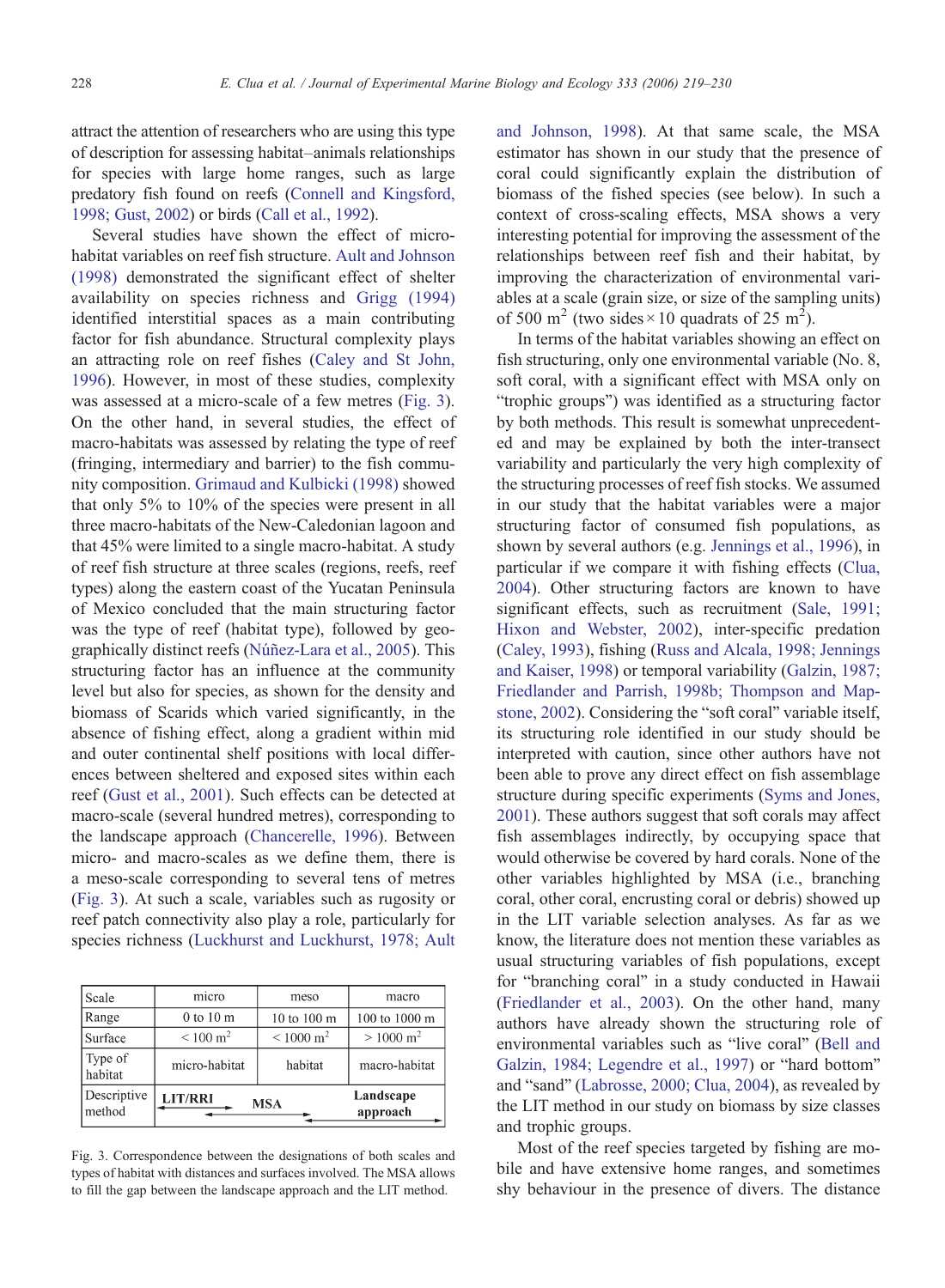<span id="page-10-0"></span>sampling method (Buckland et al., 2001) allows users to better estimate, during underwater visual censuses (UVC), that part of the fish community which would be left out by other visual census methods, like transects with predetermined width or fixed counting points. The relationships between these species and their habitat must be studied at a suitable scale. That constraint is met by the MSA method, which was shown in this study to be superior to LIT. In the future, it would be interesting to compare, in the same way, the MSA and RRI estimators ([Long et al., 2004](#page-11-0)), using both computer-generated and field data. It is likely that a similar result would be obtained, since the RRI method surveys at a scale smaller than that of MSA and comparable to that of LIT. The MSA, which targets the intermediate scale  $(< 1000 \text{ m}^2)$  between the scale where LIT is appropriate  $(< 100 \text{ m}^2)$  and that of the landscape approach ( $> 1000$  m<sup>2</sup>), enriches the toolbox of methods available for reef habitat description at different scales [\(Fig. 3](#page-9-0)).

## Acknowledgements

This work was funded, and field work was implemented, by the Northern Province of New Caledonia, Falconbridge Ltd., the Secretariat of the Pacific Community, and IRD (Institut de Recherche pour le Développement). We are grateful to the crew of the Northern Province Fisheries Department boat «Max» and the divers G. Mou-Tham and S. Sauni for invaluable assistance in the field, and to Yves-Marie Bozec as a member of the team that initiated the MSA method. This research was also supported by NSERC grant no. OGP0007738 to P. Legendre.

## References

- Ault, T.R., Johnson, C.R., 1998. Spatial variation in fish species richness on coral reefs: habitat fragmentation and stochastic structuring processes. Oikos 82, 354–364.
- Bell, J.D., Galzin, R., 1984. Influence of live coral cover on coral reef fish communities. Mar. Ecol. Prog. Ser. 15, 265–274.
- Bellehumeur, C., Legendre, P., Marcotte, D., 1997. Variance and spatial scales in a tropical rain forest: changing the size of sampling units. Plant Ecol. (Dordr.) 130, 89–98.
- Beukers, J.S., Jones, G.P., 1998. Habitat complexity modifies the impact of piscivores on a coral reef fish population. Oecologia 114, 50–59.
- Buckland, S.T., Anderson, D.R., Burnham, K.P., Laake, J.L., Borchers, D.L., Thomas, L., 2001. Introduction to distance sampling. Estimating Abundance of Biological Populations. Oxford University Press, Oxford.
- Caley, M.J., 1993. Predation, recruitment and the dynamics of communities of coral-reef fishes. Mar. Biol. 117, 33–43.
- Caley, M.J., St John, J., 1996. Refuge availability structures assemblages of tropical reef fishes. J. Anim. Ecol. 65, 414–428.
- Call, D.R., Guttierez, R.J., Verner, J., 1992. Foraging habitat and home-range characteristics of California spotted owls in the Sierra Nevada. Condor 94, 880–888.
- Carleton, J.H., Done, T.J., 1995. Quantitative video sampling of coral reef benthos: large-scale application. Coral Reefs (Historical Archive) 14, 35–46.
- Chancerelle, Y., 1996. Caractérisation des paysages récifaux sousmarins de l'île de Mooréa (Polynésie Française). Thèse de doctorat, Université de la Polynésie Française.
- Chateau, O., Wantiez, L., 2005. Comparaison de la structure des communautés de poissons coralliens entre une réserve marine et deux zones proches non protégées dans le parc du lagon sud de la Nouvelle-Calédonie. Cybium 29 (2), 159–174.
- Clua, E., 2004. Influence relative des facteurs écologiques et de la pêche sur la structuration des stocks de poissons récifaux dans six pêcheries du Royaume des Tonga (Pacifique Sud). Thèse de doctorat, École Pratique des Hautes Études, La Sorbonne, Paris.
- Craik, G., 1981. Underwater survey of coral trout Plectropomus leopardus (Serranidae) populations in the Capricornia section of the Great Barrier Reef Marine Park. Proc. 4th Internat. Coral Reef Symp., Manila, Philippines, vol. 1, pp. 53–58.
- Connell, S.D., Kingsford, M.J., 1998. Spatial, temporal and habitatrelated variation in the abundance of large predatory fish at One Tree Reef Australia. Coral Reefs 17, 49–57.
- English, S., Wilkinson, C., Baker, V., 1997. Survey Manual for Tropical Marine Resources, 2nd edition. AIMS, Townsville.
- Fabricius, K.E., 1997. Soft coral abundance in the central Great Barrier Reef: effects of *Acanthaster planci*, space availability and aspects of the physical environment. Coral Reefs 16, 159–167.
- Friedlander, A.M., Parrish, J.D., 1998a. Habitat characteristics affecting fish assemblages on a Hawaiian coral reef. J. Exp. Mar. Biol. Ecol. 224, 1–30.
- Friedlander, A.M., Parrish, J.D., 1998b. Temporal dynamics of fish communities on an exposed shoreline in Hawaii. Environ. Biol. Fisches 53, 1–18.
- Friedlander, A.M., Brown, E.K., Jokiel, P.L., Smith, W.R., Rodgers, K.S., 2003. Effects of habitat, wave exposure, and marine protected area status on coral reef fish assemblages in the Hawaiian archipelago. Coral Reefs 22, 291–305.
- Galzin, R., 1987. Structure of fish communities of French Polynesia. II: temporal scales. Mar. Ecol. Prog. Ser. 41, 137–145.
- Galzin, R., Harmelin-Vivien, M.L., 2000. Ecologie des poissons des récifs coralliens. In: Pichon et, M., Duffour, V. (Eds.), Les récifs coralliens, Oceanis, Documents océanographiques, seconde partie. Aspects Biologiques, 26 (3), pp. 465–495.
- González-Gándara, C., Membrillo-Venegas, N., Núñez-Lara, E., Arias-González, J.E., 1999. The relationship between fish and reefscapes in the Alacranes Reef Yucatan, Mexico. A preliminary trophic functioning analysis. Vie Milieu 49, 275–286.
- Greenstein, B.J., Curran, H.A., Pandolfi, J.M., 1998. Shifting ecological baselines and the demise of Acropora cervicornis in the western North Atlantic and Caribbean Province: a Pleistocene perspective. Coral Reefs 17, 249–261.
- Grigg, R.W., 1994. Effects of sewage discharge fishing pressure and habitat complexity on coral ecosystems and reef fishes in Hawaii. Mar. Ecol. Prog. Ser. 103, 25–34.
- Grimaud, J., Kulbicki, M., 1998. Influence de la distance a l'océan sur les peuplements ichtyologiques des récifs frangeants de Nouvelle-Calédonie. C. R. Hebd. Séances Acad. Sci., Sér. 3, Sci. Vie, vol. 321, pp. 923–931.